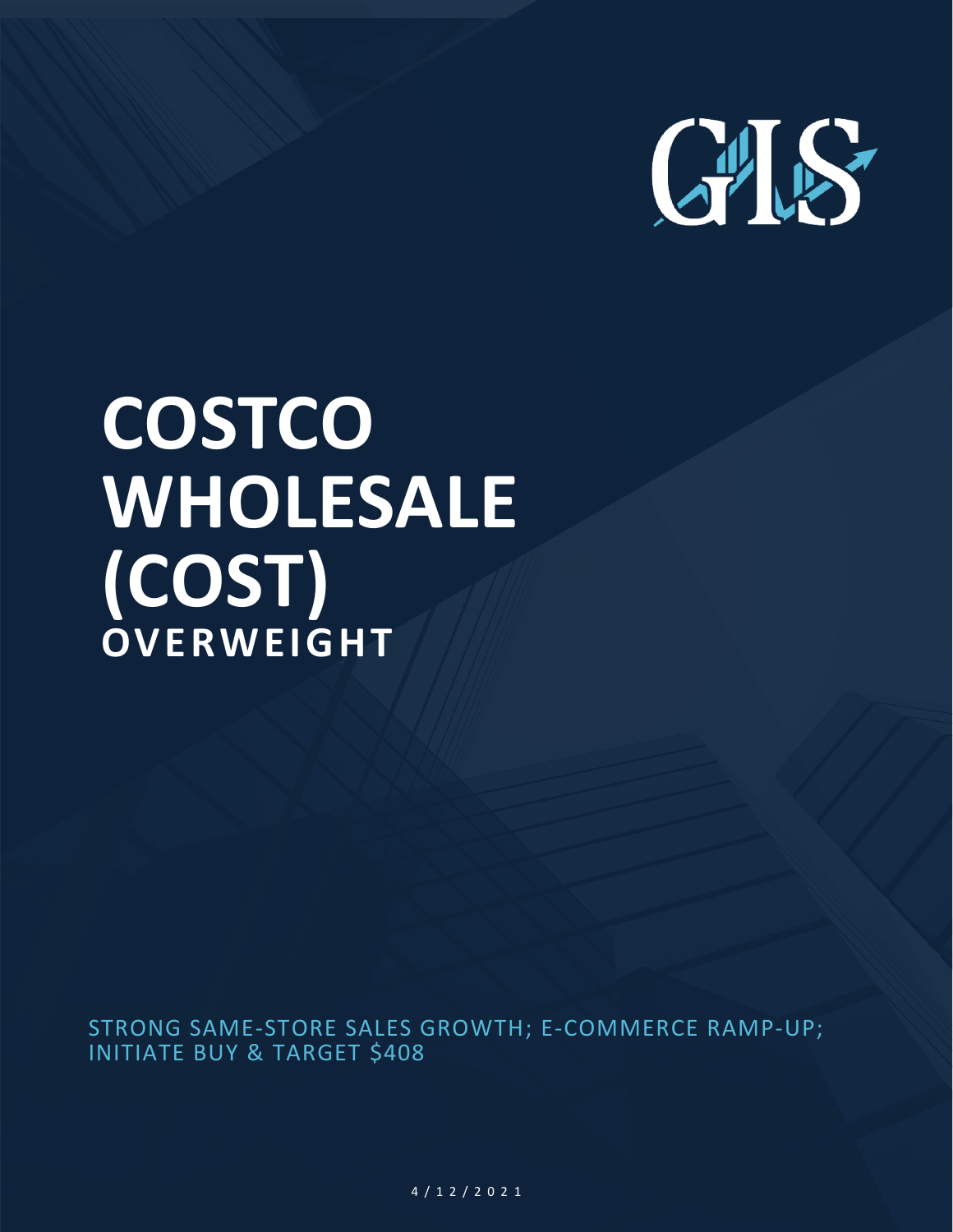# **COSTCO WHOLESALE (NYSE: COST) OVERWEIGHT**

**S T R O N G S A M E - S T O R E S A L E S G R O W T H ; E - C O M M E R C E R A M P - U P ; I N I T I A T E B U Y & T A R G E T \$ 4 0 8**

# **THESIS**

We are initiating an overweight rating and a price target of (\$408) following Costco's Q1 2021 earnings results. We are confident that Costco could expand on its 9% annual revenue growth due to its robust flywheel business model. Our buy recommendation is due mainly to the corporation's prospect for international expansion with untapped potential in international markets and Asia expecting an exponential customer base growth in the horizon. While most business groups have been disrupted during the coronavirus (COVID-19) outbreak, Costco has seen continued brand growth and loyalty witnessing an increase in card holders during the pandemic and not a single percent drop of its 91% membership renewal rate. While it's resilient and one of a kind business model is priced in, we believe that the market has undervalued future international market share, especially in Asian markets.

# **KEY DRIVERS**

Robust flywheel business model. For the last 40 years, Costco has dominated the retail/wholesale space with its untouchable business model. The flywheel business model concept puts customers at the center compared to a funnel model that puts customers at the end. Costco creates a cyclical, not linear model that creates a positive feedback loop to provide members with a unique consumer experience and solidifies inelastic demand for Costco. The three foundations of Costco's model are pricing authority over suppliers, Kirkland Signature's brand power, and cost efficiency of products. These foundations provide for the unique Costco experience through price authority to establish symbiotic supplier relationships, brand power to double down on brand loyalty, and cost efficiency to a healthy work culture/retail environment.

Prospect for international expansion. Costco's method for international expansion is more methodical than its retail competitors such as Walmart and Target. Compared to a retail big box location, Costco's management puts emphasis on structuring a supplier network and as well as location efficacy. While Costco has 800 locations around the globe, the 100 establishments outside of the United States already account for 27% of net sales and 33% of operating income. One main catalyst to look for is Costco's expansion in China. The corporation currently has one location in Shanghai but already has 200,000 memberships linked to the location, almost three times more than an average warehouse.

Continued brand growth through COVID-19. With the effects of COVID-19 hitting hard on retail stores, Costco experienced prosperity. Costco has seen a 6% increase in membership card holders worldwide compared to a historical 4% growth. The figure translates to a 7 million membership increase in 2020 to 105.5 million members. An impressive figure to follow on membership growth is Costco's membership renewal rate. Costco has consistently been achieving a 91% membership renewal rate for the past 10 years, and what has been surprising is that since COVID-19 and the pandemic, that figure did not dip a single percent. Moving forward, Costco's expansion plans are to raise 22 locations in North America, with a rate of about almost six per quarter.

E-commerce growth. Since 2020, Costco has seen 86.2% YOY E-commerce revenue growth. This great news along with their acquisition of Innovel Solutions and partnership with Instacart can further expand on this forward-thinking side of Costco. With the new addition of Costco Logistics (built off the acquisition of Innovel Solutions), the company is now able to fully engage with "final mile" delivery, complete installation, and white-glove capabilities for larger and bulkier products. Costco's partnership with Instacart gives members more accessible ways to shop at Costco, through e-commerce platforms and curbside pickup.

# Price:

US \$352.02 (Reflects price on 03/26/21)

# T a r g e t : US \$408.00

#### **Stanley Wang**

#### **Brian Chi-Kit Tse**

[briancht@usc.edu](mailto:briancht@usc.edu)

#### **Tyler Wong**

Investment Analyst, Global Investment Society

#### **Ishan Chhabra**

Research Assistant, Global Investment Society [ichhabra@usc.edu](mailto:ichhabra@usc.edu)

# **SUMMARY**

| Rating                 | <b>Buy</b>              |
|------------------------|-------------------------|
| <b>Price Target</b>    | US \$408.00             |
| FY21E Rev (mil)        | US \$186.60             |
| <b>FY21E EPS</b>       | <b>US \$10.05</b>       |
| 52-Week High/Low       | US \$278.42/US \$393.15 |
| Shares Out (mil) 446.9 |                         |
| Market cap. (mil)      | US \$144.80             |
| Net Cash/Share 17.51   |                         |
| Price/Earnings 33.5    |                         |
| Price/Book 9.3         |                         |
| <b>Price/Sales</b>     | 0.88                    |
| <b>Price/Cash Flow</b> | 16.5                    |
| EV/EBITDA              | 16.8                    |
| Quick ratio            | $0.\overline{6}$        |
| Current ratio 1.1      |                         |
| Dividend               | 0.79%                   |
|                        |                         |



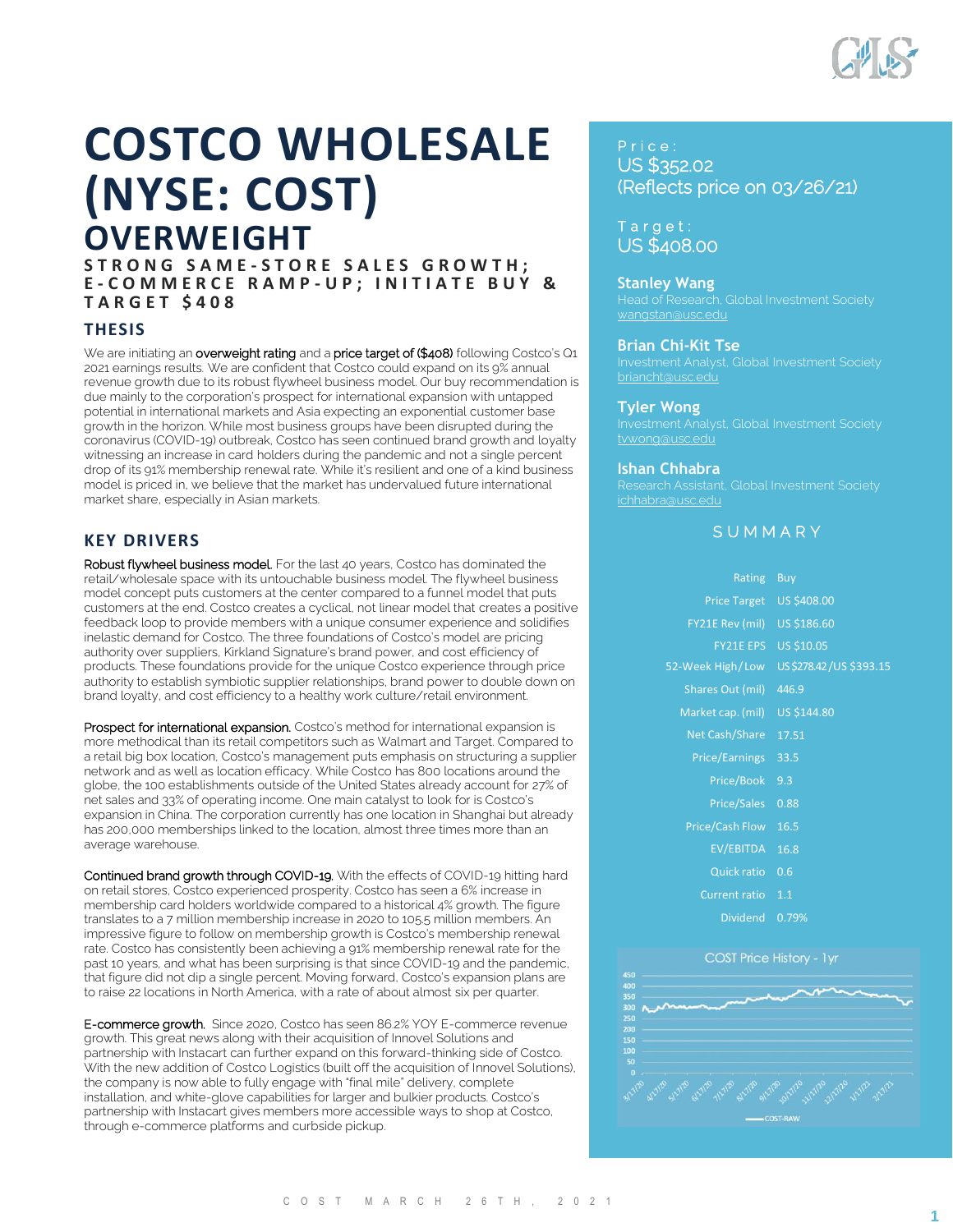

# **COMPANY OVERVIEW**

Costco Wholesale is an American multinational corporation that is built upon the notion of operating membership warehouses. Products include foods, softlines, hardlines, and ancillary. The company was founded in 1983 by James D. Sinegal and Jeffrey H. Brotman and is headquartered in Issaquah, Washington. As of 2020, Costco was the fifth largest retailer in the world. Costco's first warehouse opened in Seattle in 1983, and as of March 2021, the company has 804 warehouses worldwide.

Costco has a "rule" for its sales model: No regular item may be marked up more than 14% over cost, and no Kirkland Signature item may be marked up more than 15% over cost. Hence, Costco runs a tight ship, with around 10% overhead costs and profit margins at 2%. Accounting for 80% of its gross margin and 70% of its operating income, Costco's annual membership fees sit at \$60/year for the Gold Star plan and \$120/year for the Executive plan.

# **STRONG RECOVERY IN WHOLESALE SECTOR**

Costco operates in the Warehouse Clubs & Supercenters industry. Costco mainly competes with Sam's Club (operated by Wal-Mart) and BJ's Wholesale Club in the warehouse club space along with Target, Kroger, Amazon.com, and Walmart in the retail space. The industry has an average P/E ratio of 28.03. Performance is currently -5.38% over the past month, 0.88% over the past 3 months, and 37.85% over the past year. Additionally, sales growth is at 16.8%, net margin is at 3.7%, and EPS growth is at 64.63%.



Between 2015-2020, the average annual revenue growth across the industry has been 0.8%. However, 2020's revenue growth fell to around 0.3% and there are many factors that have led to this number. First, a lot of companies in this sector, including Costco, also operate gas stations. With crude oil prices decreasing globally at around 7% annualized from 2015-2020, these companies will be forced to lower their own prices, thus stifling revenue growth. With that being said, it is also important to note the positive effects of the decrease in crude oil price. That is, transportation and logistical costs for these companies, who often buy and source goods from overseas, can incur lower transportation costs and thus sustain higher margins to increase profit.

In the past year, the industry has been greatly affected by the pandemic. Industry profits only increased to 0.3% in 2020 because of declines in corporate profits and per capita disposable income as a result of economic slowdown caused by the global shutdown.

## **CONSISTENT EARNINGS RESULTS THAT BEAT ESTIMATES**

Costco Wholesale announced its 2021 Q2 earnings on March 4th, 2021, where the company reported EPS of \$2.14 and revenue of \$44.77 billion for the quarter. EPS increased by 1.9% from \$2.10 during Q2 last year, while revenue grew 14.7% from \$38.26 billion last year. Overall, Costco's EPS missed FactSet estimates of 2.45, while its revenue beat FactSet estimates of 43.75 billion. Costco's earnings came in lower than expected mainly because of one-time costs incurred primarily from Covid-19 premium wages.



Graph 1.3: Estimated vs Actual Revenue



Meanwhile, the company also reported double-digit samestore sales growth in the US, Canada, and international markets. In particular, Costco reported a 21.5% growth in international markets compared to Q2 in 2020, exhibiting the company's strong recovery in Japan, South Korea, Taiwan, and Australia. Costco did not open or close down and stores during this quarter, though we expect the company to open 2-4 stores during the third quarter as the economy reopens and consumption is expected to pick up in the United States.

The pandemic also accelerated the ramp-up of Costco's ecommerce platform as the company recorded an 80% yearover-year growth in e-commerce sales during the first two quarters of 2021. We expect this trend to continue even if the pandemic recovers as Costco's e-commerce penetration remains low among its members.

As shown in Graph 1.2, Costco has consistently beat its EPS estimates in the past eight quarters, with the company only missing once during the past quarter. As for its revenue, Costco has consistently outperformed FactSet's consensus for the past eight quarters (Graph 1.3). Costco last missed its revenue estimates during Q1 in 2019. We are confident that Costco will continue to deliver results that exceed our consensus given the company's steady growth in same-store sales and store additions.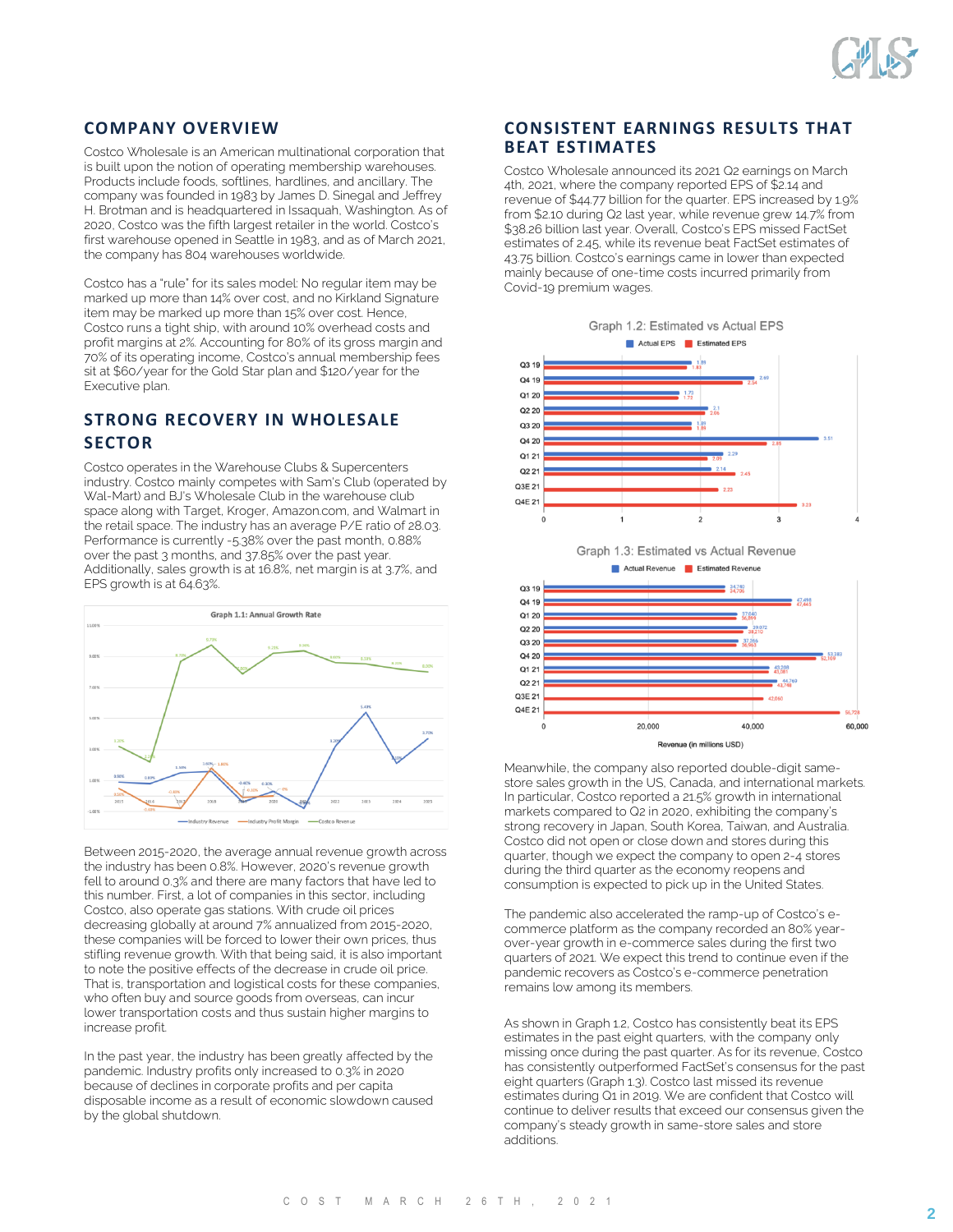

# **EXPERIENCED MANAGEMENT AND STRONG ORGANIZATIONAL CULTURE**

Costco's work culture and management is second to none. As being rated as Forbes' Best Large American Employers, outperforming companies such as Google and Amazon, the company's flywheel business model plays an integral role in these results. Since Costco sells goods in a warehouse on prepackaged pallets, there are large savings on overhead and maintenance costs as products do not have to be on shelves and placed in a specific pattern. This part of the business model allows Costco to pay higher employee wages and results in the lowest employee turnover rate in the industry - saving on training costs and the workforce having higher quality decadelong experienced workers.

Costco's median wage blows the entire industry out of the water, with a median of \$38,800, beating Amazon (\$28,400), Kroger (\$21,100), Target (\$20,600), and Walmart (\$19,200). Additional employee perks of permanent Costco membership and first access to exclusive products, fully supporting the idea that Costco provides a career, rather than a job.

Costco's organizational structure is considered a matrix structure, with functional grouping as its primary feature and geographic divisions as its secondary feature. For executive and C-level positions within Costco, opportunities are only given to managers that pass a minimum 25 year requirement with the company. All upper management have dedicated their whole careers to Costco, all of course following the footsteps of international business leader James Sinegal.

# **STRONG SAME-STORE SALES GROWTH**

Net sales at Costco for fiscal year 2020 hit \$163 billion, which is an increase of 9% from FY2019, with a sales increase of 8%. Also an increase of 9% was net income, coming in at \$4 billion. Lastly, Costco finally passed 100 million members worldwide, leading to a membership revenue of \$3.54 billion.

Due to membership sign-ups at existing and new warehouses, membership fee revenue increased 6% to \$3,541. Costco also accounts for membership fee revenue on a deferred basis, over the one-year membership period. Hence, deferred membership fees at the end of 2020 and 2019 were \$1,851 and \$1,711, respectively. In April 2020, the Board of Directors also approved an increase in the quarterly cash dividend from \$0.65 to \$0.70 per share.



During the second half of 2020, Costco experienced a sales shift from ancillary and other businesses to core merchandise categories, primarily food and fresh foods as a result of COVID-19. Management believes that this shift was largely driven by price deflation and lower volume in the gasoline business. Also, alterations in gasoline prices negatively impacted net sales by \$1,504 compared to 2019, largely due to a 10% increase in the average price per gallon. Lastly, the volume of gasoline sold decreased approximately 4%, negatively impacting net revenue by \$699.



# **LEADERSHIP IN WHOLESALE SECTOR**

#### Warehouse Clubs versus Retail Stores

Costco sits in between two separate retail industries. Many consider them to be a warehouse club, while the other party considers Costco a large enough presence to be compared to large retailers. Within the warehouse club industry, there is no fair competition in any part of the globe. While compared to retailers, Costco actually comes third following Amazon and Walmart in terms of valuation, revenue, and gross profit beating Target, Kroger, and Best Buy.

#### Industry Leading Inventory Turnover Ratio

One main metric in the world of retail stores, especially firms that handle produce is inventory turnover. Inventory turnover is important to provide consumers with fresher products, to lower cash conversion cycles, and to provide for strong liquidity for a company that can allow for pivots or discontinuation of products. Shown at graph 1.6, Costco leads Walmart and Target with an inventory turnover ratio of 12.29, meaning that Costco is able to go through their inventory more than once a month. Compare that figure to Walmart's 8.88 and Target's 6.10, Costco consistently will have easier liquidity to play off trendy products or discontinue old products quickly.



#### Effects of selectivity of product

The main contributing factor towards a high inventory turnover ratio is Costco's selectivity of product. On average, a Costco warehouse shelves around 3,700 different products while a supermarket might hold 30,000 and a Walmart usually carries >100,000. Costco is selective of their products to increase bulk buying to increase margins with suppliers further leading to increased single trip purchases.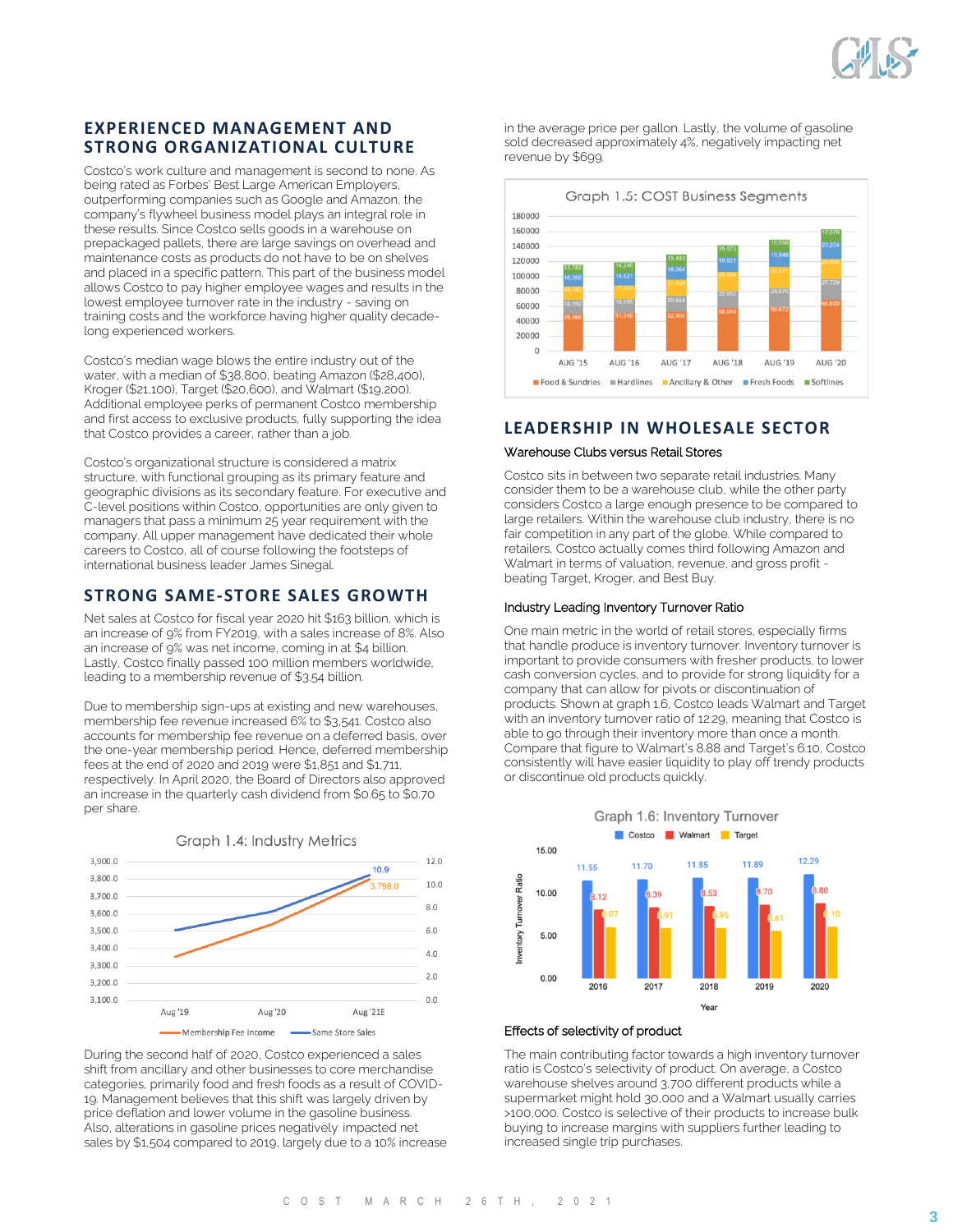

Costco is selective of their product to avoid in-store product competition and having suppliers undercut each other and compete to be a "Costco" product. To get your product inside warehouse walls is one of the ultimate goals of a supplier. Along with this selectivity, each individual Costco warehouse is environmentally/community cognizant by connecting with local suppliers and selecting community specific products to provide at individual locations.

#### Store Count and Comparable Store Sales

Two final metrics that determine the strengths of Costco within the retail industry are store count and comparable store sales. Costco is able to outperform Walmart, Target, and Kroger with a fraction of locations. Looking at graph 1.7, compared to the 11,500 stores Walmart has globally, Costco has barely reached their 800th location milestone. In terms of revenue, Costco is only a third of Amazon's total revenue and a quarter of Walmart's annual sales, meaning that Costco is extremely efficient in per warehouse value, land cost, and longevity of locations.



Graph 1.8: Same Store Sales Comparison



All the extra meticulous planning before opening a store by connecting with suppliers and being geographically efficient pays off towards the comparable store sales metric. Seen on graph 1.8, Costco is the king in terms of same store sales comparison as they are consistently reaching a 5% increase in this figure for the past decade. They are well above and much more consistent than their retail peers and is what distinguishes a Costco from any other retail location. Forecasting into 2023, figures show that Costco will pull further away from its competition and solidify a huge margin sitting at 6.2%. Retail industry average by 2023 seems to show same store sales condensing into the low 2-3% range while Costco is expected to be at levels two to three times higher.

# **SYNERGY FROM COSTCO LOGISTICS**

Delivery is a huge battleground for Costco and competing companies. In March of 2020, Costco acquired Innovel Solutions (now known as Costco Logistics), a leading 3PL end-to-end logistics solution with nationwide capabilities. Prior to acquiring Innovel, Costco used Target's Ship to handle a majority of its deliveries to its members. With the formation of Costco logistics, Costco now has the ability to compete with rivals by pushing for an in-house logistics solution in which it has complete control over. At the same time, there is no need to discontinue pre-existing or new business opportunities as a delivery partner since Innovel is an independent business venture in and of itself. While the effects of this acquisition will only become apparent in the long term, Costco Logistics seems to be headed towards the right direction. According to Costco CFO Richard Galanti in their 2021 Q2 report, "Costco Logistics…continues to fulfill a greater percentage of our delivery items and has steadily increased since its acquisition a year ago in March."



# **DCF MODEL BREAKDOWN**

For our valuation, we discounted cash flows at a weighted average cost of capital using 5.24%. Our group referenced FactSet data regarding the company's equity and debt percent of finance and the cost of each to arrive at our weighted average cost of capital. Given Costco's robust business model, steady revenue growth, and high returns on capital that they have created in the past 10 years, we feel comfortable with our weighted average cost of capital calculations. We used a terminal growth rate of 2.5% for Costco since we believe it will grow in line with U.S. GDP in perpetuity.

| <b>Discount Rate</b>        |       |          |       |                               |       |          |  |
|-----------------------------|-------|----------|-------|-------------------------------|-------|----------|--|
|                             |       | 4.84%    | 5.04% | 5.24%                         | 5.44% | 5.64%    |  |
| <b>Terminal Growth Rate</b> | 2.30% | \$452.89 |       | \$416.45 \$384.99 \$357.56    |       | \$333.44 |  |
|                             | 2.40% | \$468.89 |       | \$429.98 \$396.49 \$367.44    |       | \$341.99 |  |
|                             | 2.50% | \$486.46 |       | $$444.58$ $$408.09$ $$377.98$ |       | \$351.08 |  |
|                             | 2.60% | \$505.50 |       | $$460.38 \t$422.12 \t$389.27$ |       | \$360.77 |  |
|                             | 2.70% | \$526.32 |       | \$477.52 \$436.44 \$401.38    |       | \$371.12 |  |